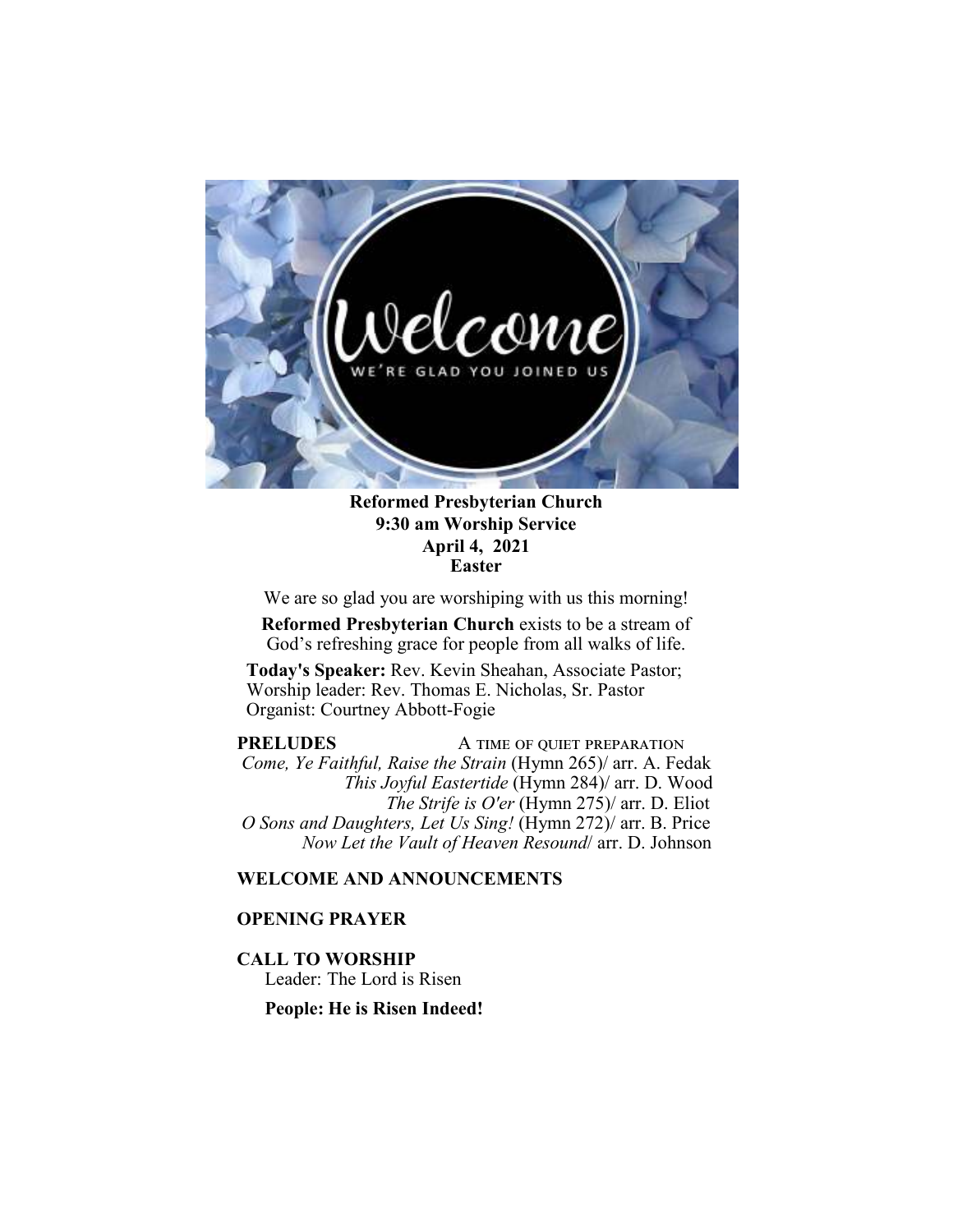- Leader: For what I received I passed on to you as of first importance: that Christ died for our sins according to the scriptures, that he was buried, that he was raised on the third day according to the scriptures.
- **People: I know that my Redeemer lives, and that in the end he will stand upon the earth. And after my skin has been destroyed, yet in my flesh I will see God.**

Leader: The Lord is Risen

**People: He is Risen Indeed!**

\* **HYMN**: **267** *The Day of Resurrection!*

**\*WE CONFESS OUR FAITH** The Apostles' Creed Leader: Christian, what do you believe?

**People: I believe in God the Father Almighty, Maker of heaven and earth. I believe in Jesus Christ, his only Son, our Lord, who was conceived by the Holy Spirit, and born of the virgin Mary. He suffered under Pontius Pilate, was crucified, died, and was buried; he descended into hell. The third day he rose again from the dead. He ascended into heaven and is seated at the right hand of God the Father Almighty. From there he will come to judge the living and the dead.**

**I believe in the Holy Spirit, the holy catholic church, the communion of saints, the forgiveness of sins, the resurrection of the body, and the life everlasting. Amen**

**WORSHIP SONGS** *Resurrection Hymn* 

 *Glorious Day* 

Leader: Blessed be the God and Father of our Lord Jesus Christ! According to his great mercy, he has caused us to be born again to a living hope through the resurrection of Jesus Christ from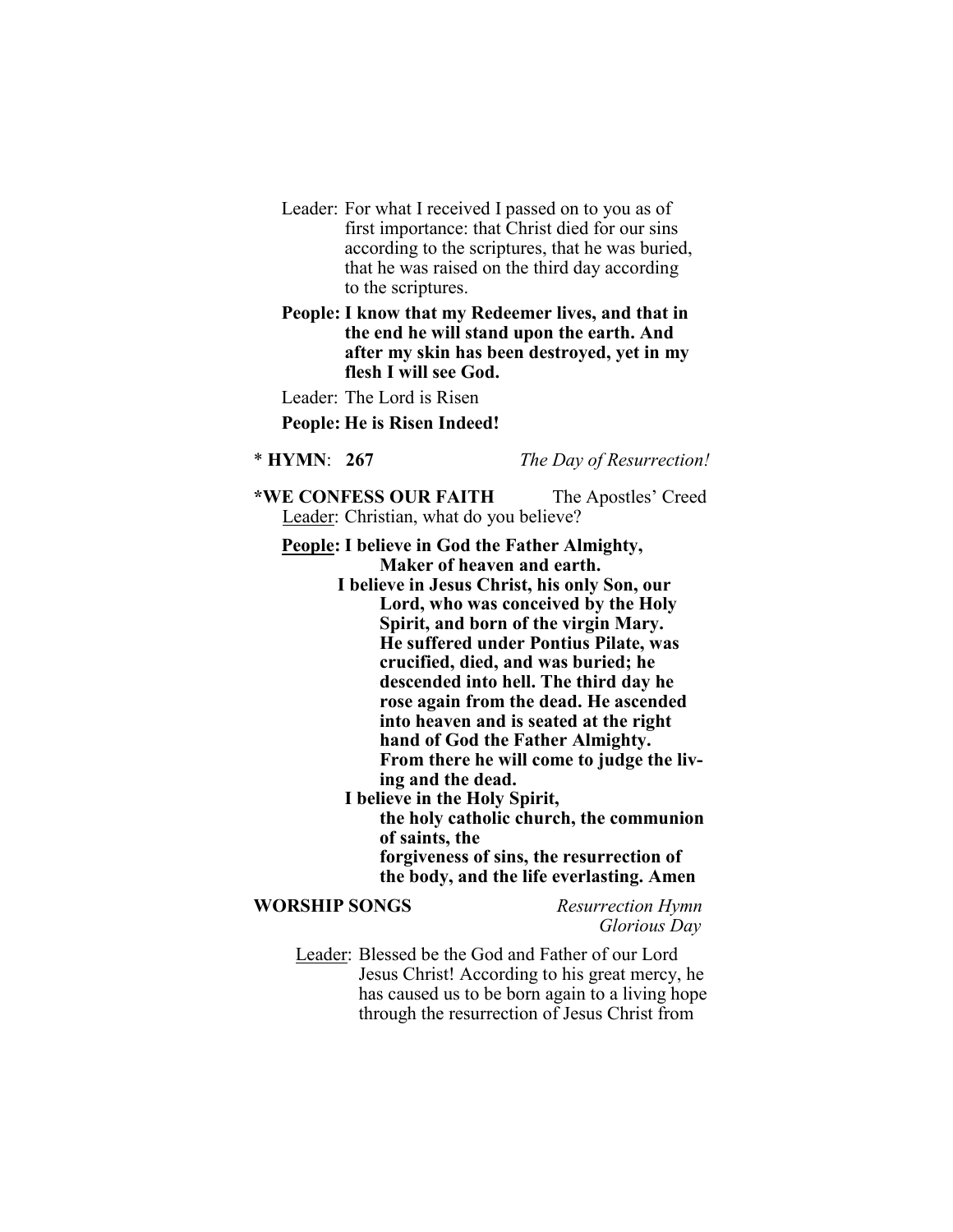the dead, to an inheritance that is imperishable, undefiled, and unfading, kept in heaven for you, who by God's power are being guarded through faith for a salvation ready to be revealed in the last time.  $1$  Peter 1:3-5 (ESV)

 *Living Hope*

#### **WE GREET ONE ANOTHER**

**WELCOME TO VISITORS** 

### **VIRTUAL CHORAL ANTHEM**

*Jesu, Joy of Man's Desiring*/ J. S. Bach/ arr. M. Larkin

#### **SCRIPTURE READING** Matthew 28:1-10 (ESV)

<sup>1</sup>Now after the Sabbath, toward the dawn of the first day of the week, Mary Magdalene and the other Mary went to see the tomb. <sup>2</sup> And behold, there was a great earthquake, for an angel of the Lord descended from heaven and came and rolled back the stone and sat on it.  $3$  His appearance was like lightning, and his clothing white as snow.  $4$  And for fear of him the guards trembled and became like dead men.<sup>5</sup> But the angel said to the women, "Do not be afraid, for I know that you seek Jesus who was crucified. <sup>6</sup>He is not here, for he has risen, as he said. Come, see the place where he lay.  $\frac{7}{1}$  Then go quickly and tell his disciples that he has risen from the dead, and behold, he is going before you to Galilee; there you will see him. See, I have told you."<sup>8</sup> So they departed quickly from the tomb with fear and great joy, and ran to tell his disciples. <sup>9</sup>And behold, Jesus met them and said, "Greetings!" And they came up and took hold of his feet and worshiped him.  $^{10}$  Then Jesus said to them, "Do not be afraid; go and tell my brothers to go to Galilee, and there they will see me."

**EASTER MESSAGE** *With Fear and Great Joy* 

Rev. Kevin Sheahan

**SONG OF RESPONSE** *O Praise the Name*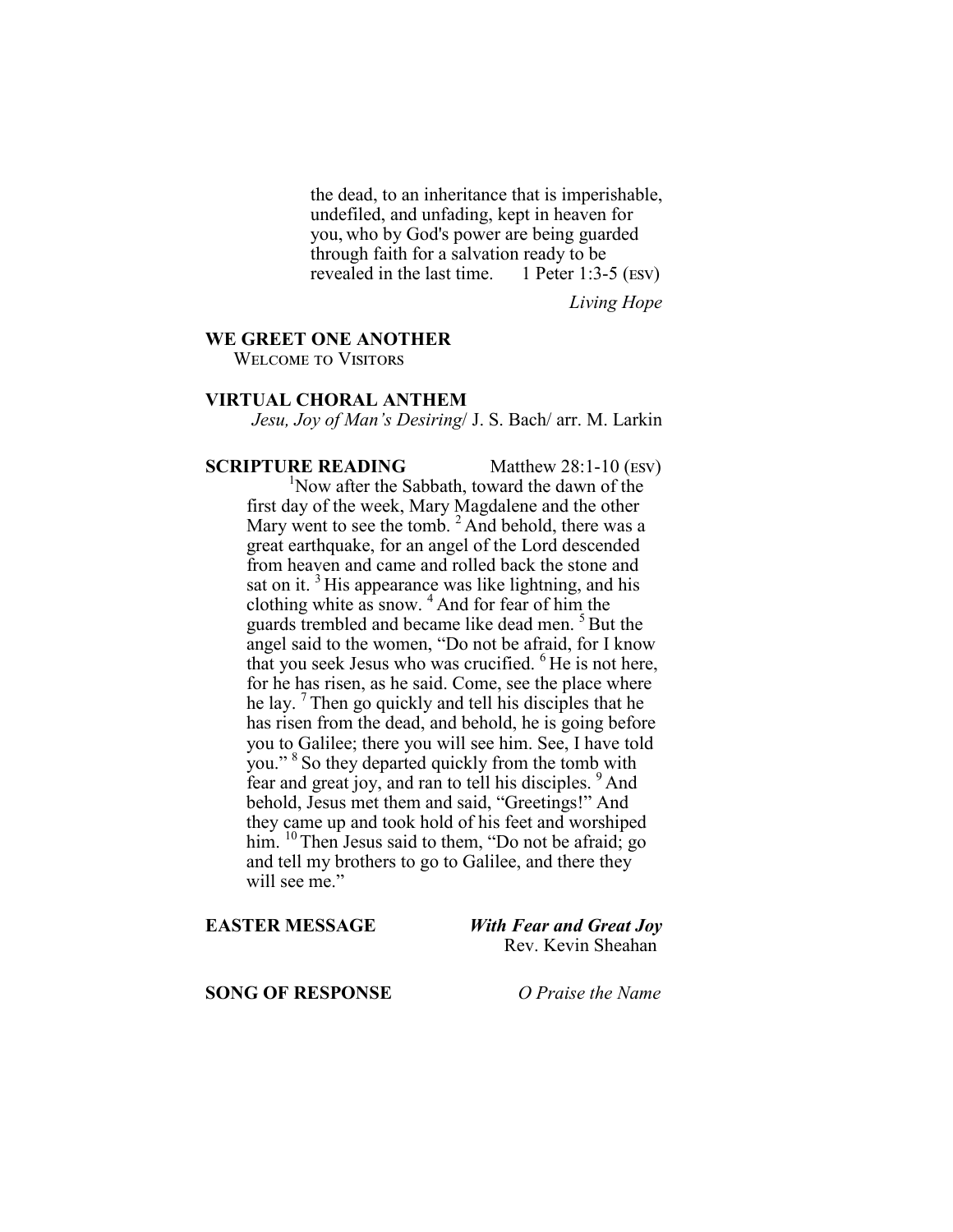**SCRIPTURE READING:** 1 Corinthians 15:54-57 (ESV)

<sup>54</sup> When the perishable puts on the imperishable, and the mortal puts on immortality, then shall come to pass the saying that is written:

"Death is swallowed up in victory."

<sup>55</sup> "O death, where is your victory?

O death, where is your sting?"

 $56$  The sting of death is sin, and the power of sin is the law.  $57$  But thanks be to God, who gives us the victory through our Lord Jesus Christ.

## **VIRTUAL CHORAL ANTHEM/ HYMN**

 *Resurrection Alleluias!/* T. Fettke *Jesus Christ Is Risen Today/ Christ the Lord Is Risen Today* 

*Congregation joins choir:* 

Jesus Christ is ris'n today, Alleluia! Our triumphant holy day. Alleluia! Who did once up on the cross, Alleluia! Suffer to redeem our loss, Alleluia!

Hymns of praise then let us sing, Alleluia! Unto Christ our heav'nly King, Alleluia! Who endured the cross and grave, Alleluia! Sinners to redeem and save, Alleluia!

Christ the Lord is ris'n today, Alleluia! Sons of men and angels say, Alleluia! Raise your joys and triumphs high, Alleluia! Sing, ye heav'ns, and earth, reply, Alleluia!

Lives again our glorious King, Alleluia! Where, O death, is now thy sting? Alleluia! Once He died our souls to save, Alleluia! Where thy victory, O grave? Alleluia!

### **WORDS OF PEACE**

**POSTLUDE** *The Risen Christ*/ J. Carrier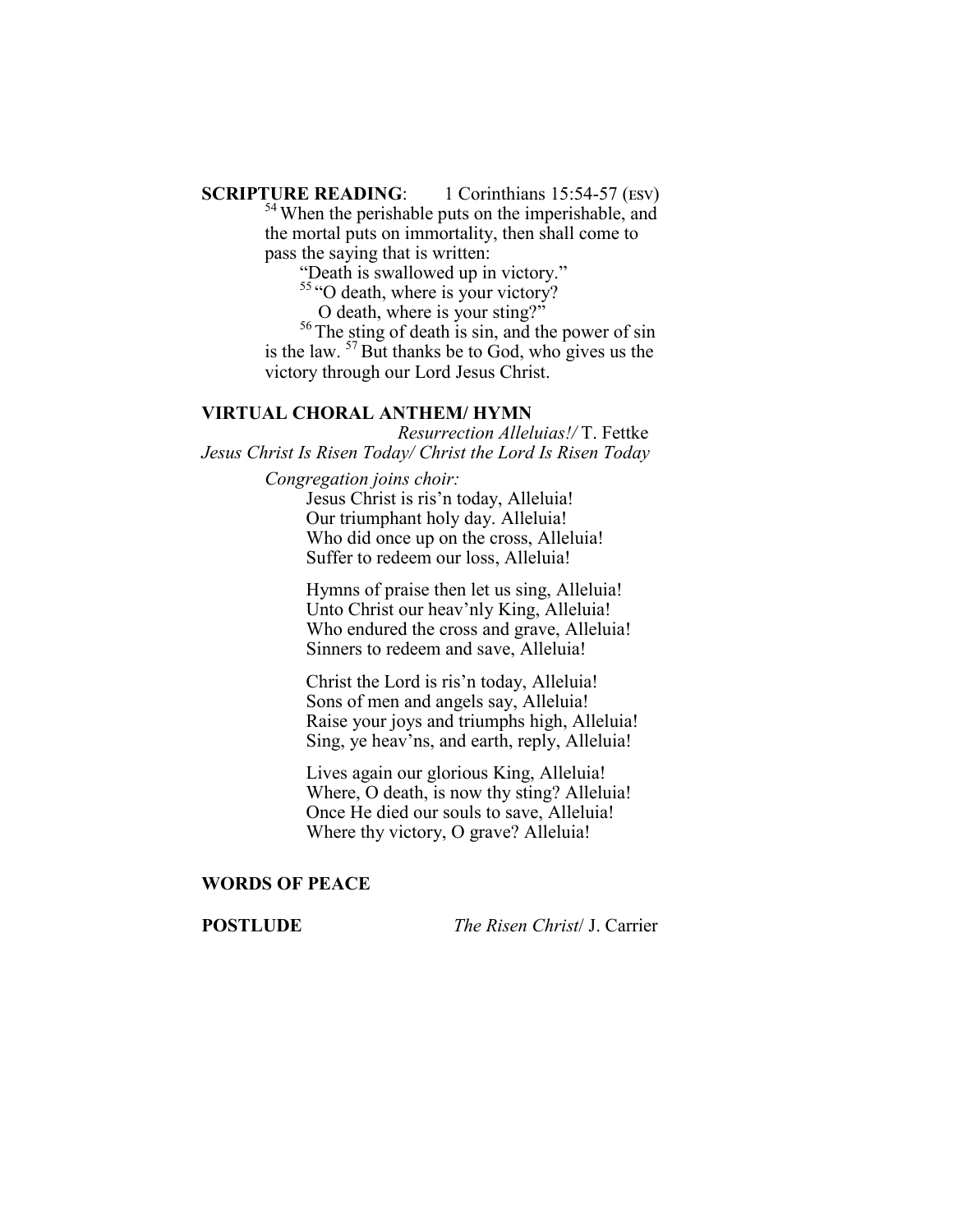# **SONG LYRICS**

# **267 The Day of Resurrection!**

The day of resurrection! Earth, tell it out abroad; the Passover of gladness, the Passover of God. From death to life eternal, from this world to the sky, our Christ hath brought us over, with hymns of victory.

Our hearts be pure from evil, that we may see aright the Lord in rays eternal of resurrection light; and listening to his accents, may hear, so calm and plain, his own "All hail!" and, hearing, may raise the victor strain.

Now let the heavens be joyful, Let earth the song begin; Let the round world keep triumph, and all that is therein; Invisible and visible, their notes let all things blend, for Christ the Lord hath risen, our joy that hath no end.

The Day of Resurrection/Words Tr. by John Mason Neale, Music by Henry Smart, ©Public Domain CCLI 79597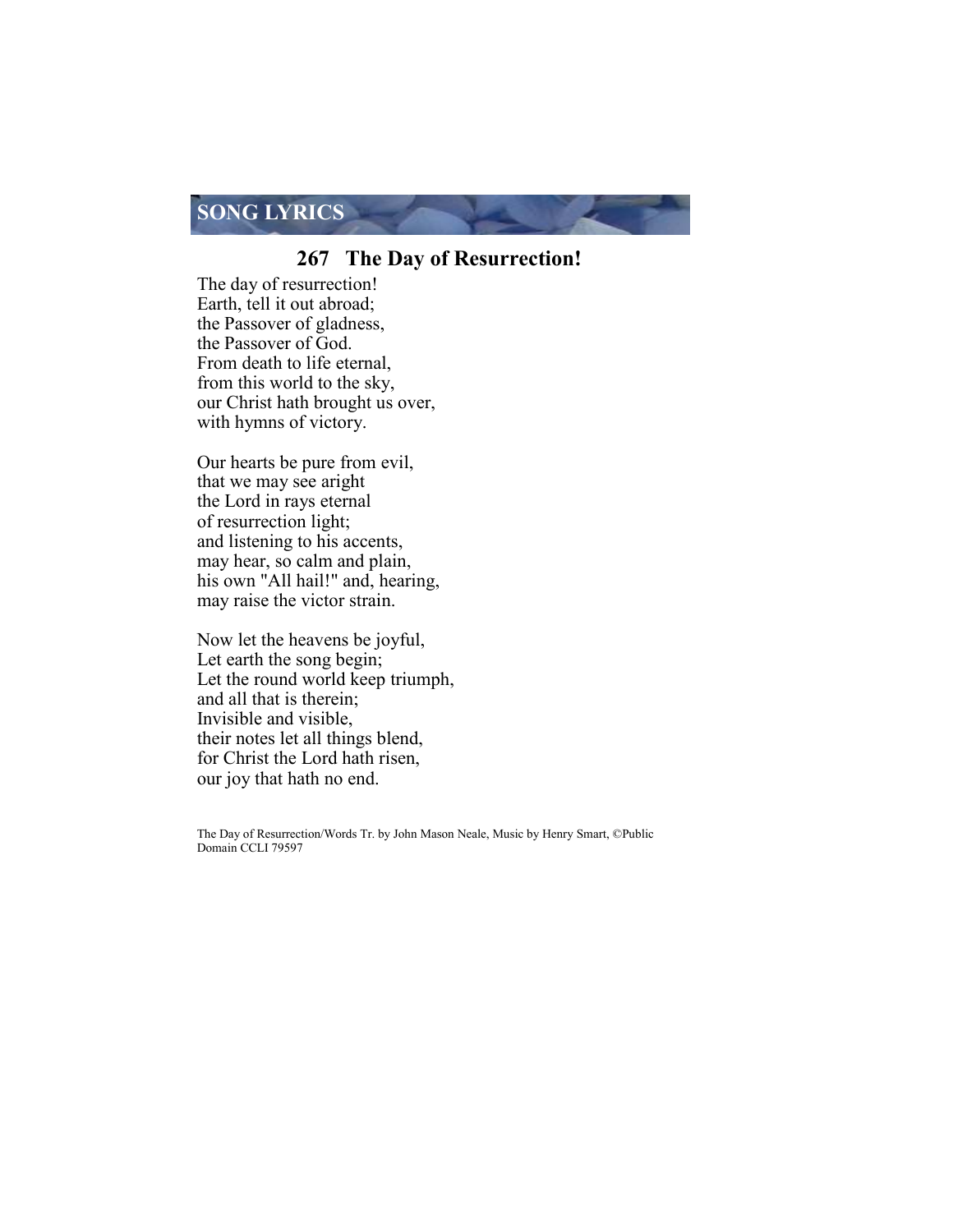### **See What a Morning**

See, what a morning, glorious and bright, With the dawning of hope in Jerusalem; Folded the grave-clothes, tomb filled with light, As the angels announce, "Christ is risen!"

See God's salvation plan, Wrought in love, borne in pain, paid in sacrifice, Fulfilled in Christ, the Man, For He lives: Christ is risen from the dead!

See Mary weeping, "Where is He laid?" As in sorrow she turns from the empty tomb; Hears a voice speaking, calling her name; It's the Master, the Lord raised to life again!

The voice that spans the years, Speaking life, stirring hope, bringing peace to us, Will sound till He appears, For He lives: Christ is risen from the dead!

One with the Father, Ancient of Days, Through the Spirit who clothes faith with certainty. Honor and blessing, glory and praise To the King crowned with pow'r and authority!

And we are raised with Him, Death is dead, love has won, Christ has conquered; And we shall reign with Him, For He lives: Christ is risen from the dead!

*Words and Music by Keith Getty and Stuart Townsend Copyright © 2003 Kingsway Thankyou Music*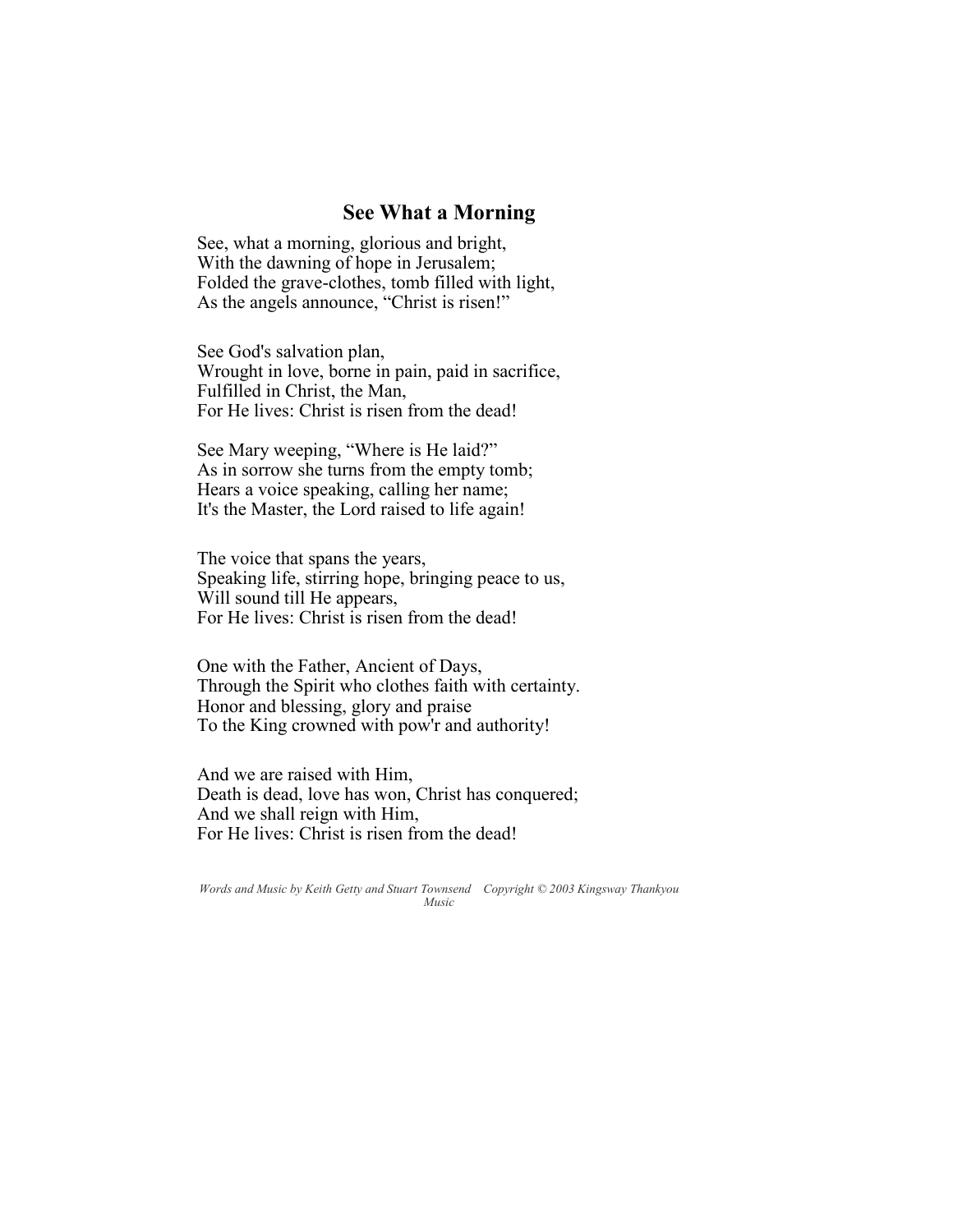### **Glorious Day**

One day when Heaven was filled with His praises One day when sin was as black as could be Jesus came forth to be born of a virgin Dwelt among men, my example is He Word became flesh and the light shined among us His glory revealed

Living, He loved me Dying, He saved me Buried, He carried my sins far away. Rising, He justified freely forever One day He's coming. Oh glorious day, oh glorious day

One day they led Him up Calvary's mountain One day they nailed Him to die on a tree Suffering anguish, despised and rejected Bearing our sins, my Redeemer is He Hands that healed nations, stretched out on a tree And took the nails for me

 Living, He loved me. Dying, He saved me, Buried, He carried my sins far away. Rising, He justified freely forever One day He's coming. Oh glorious day, oh glorious day

 One day the grave could conceal Him no longer One day the stone rolled away from the door Then He arose, over death He had conquered Now He's ascended, my Lord evermore. Death could not hold Him, the grave could not keep Him From rising again

 Living, He loved me. Dying, He saved me, Buried, He carried my sins far away. Rising, He justified freely forever, One day He's coming. Oh glorious day, oh glorious day

One day the trumpet will sound for His coming, One day the skies with His glories will shine, Wonderful day, my Beloved One, bringing. My Savior, Jesus, is mine

Living, He loved me. Dying, He saved me, Buried, He carried my sins far away. Rising, He justified freely forever One day He's coming. Oh glorious day, oh glorious day Glorious day, Oh, Glorious day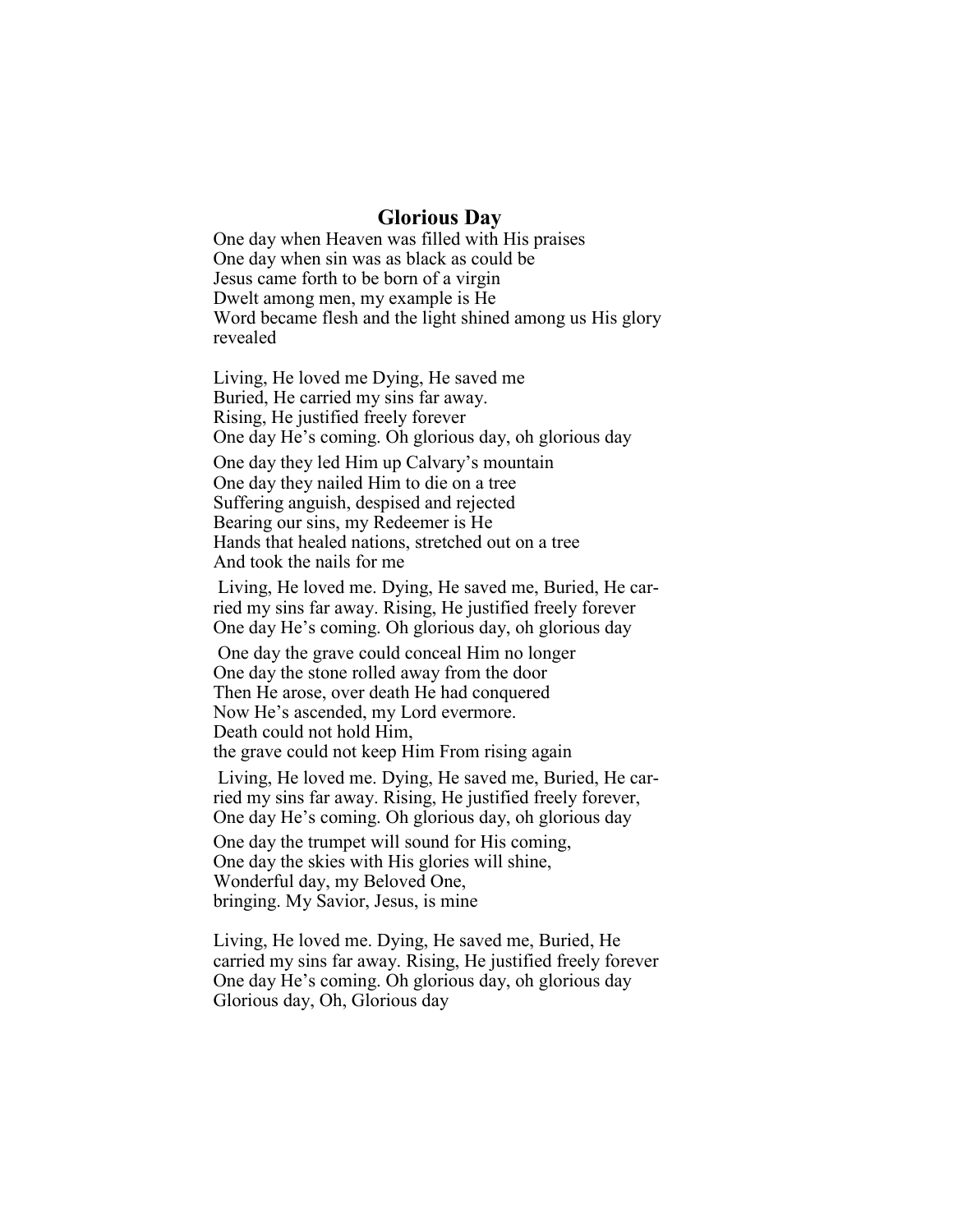# **Living Hope**

How great the chasm that lay between us How high the mountain I could not climb In desperation, I turned to heaven And spoke Your name into the night

Then through the darkness, Your loving-kindness Tore through the shadows of my soul The work is finished, the end is written Jesus Christ, my living hope

Who could imagine so great a mercy? What heart could fathom such boundless grace? The God of ages stepped down from glory To wear my sin and bear my shame

The cross has spoken, I am forgiven The King of kings calls me His own

Beautiful Savior, I'm Yours forever Jesus Christ, my living hope

Hallelujah, praise the One who set me free Hallelujah, death has lost its grip on me You have broken every chain There's salvation in Your name Jesus Christ, my living hope

Then came the morning that sealed the promise Your buried body began to breathe Out of the silence, the Roaring Lion Declared the grave has no claim on me

Jesus, Yours is the victory, whoa!

Hallelujah, praise the One who set me free Hallelujah, death has lost its grip on me You have broken every chain There's salvation in Your name Jesus Christ, my living hope Jesus Christ, my living hope Oh God, You are my living hope

Songwriters: Phil Wickham / Brian Johnson Living Hope lyrics © Essential Music Publishing, Bethel Music Publishing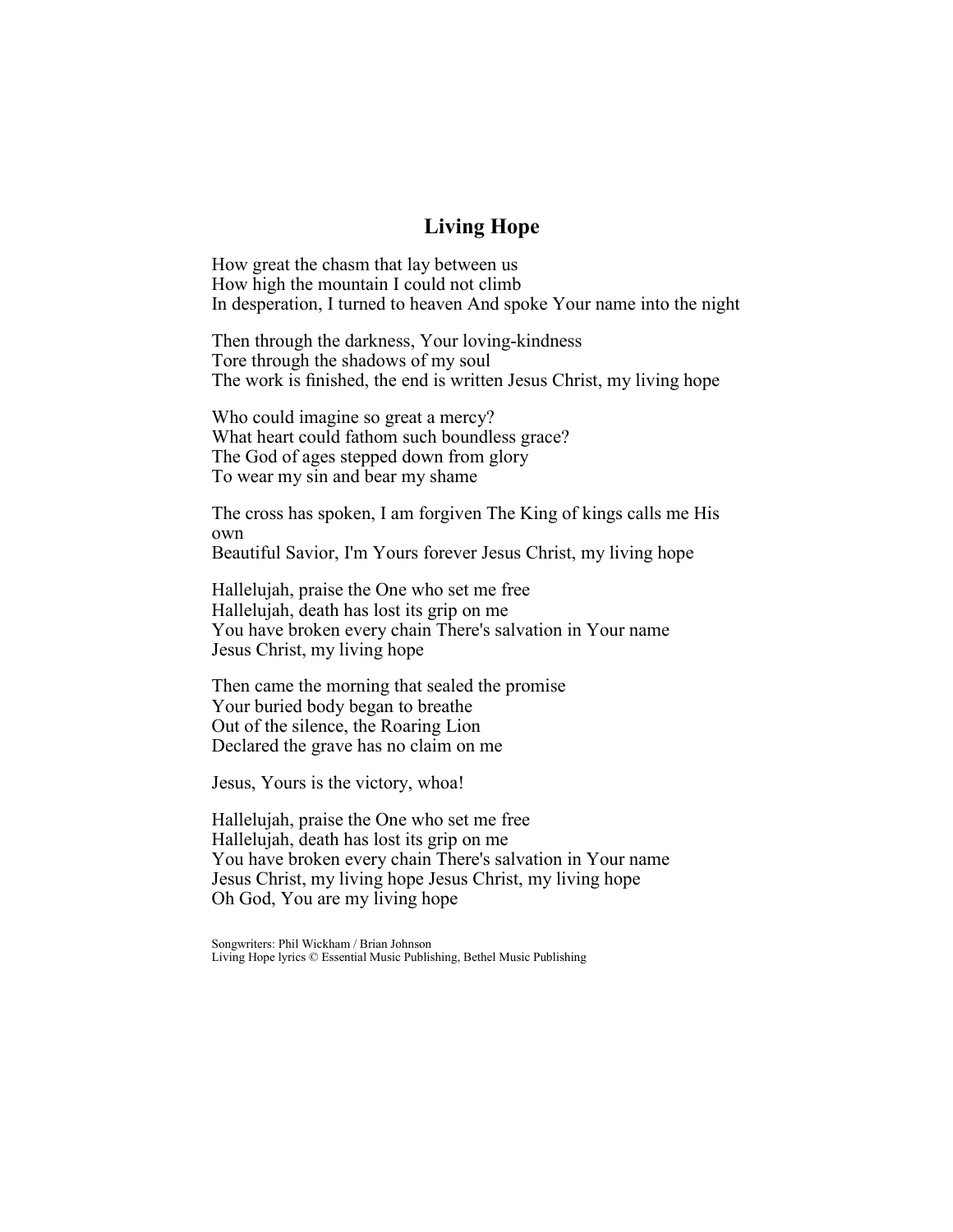# **O Praise the Name (Anastasis)**

I cast my mind to Calvary Where Jesus bled and died for me I see His wounds His hands His feet My Saviour on that cursed tree

His body bound and drenched in tears They laid Him down in Joseph's tomb The entrance sealed by heavy stone Messiah still and all alone

O praise the Name of the Lord our God O praise His Name forevermore For endless days we will sing Your praise Oh Lord oh Lord our God

Then on the third at break of dawn The Son of heaven rose again O trampled death where is your sting? The angels roar for Christ the King

O praise the Name of the Lord our God O praise His Name forevermore For endless days we will sing Your praise Oh Lord oh Lord our God

He shall return in robes of white The blazing sun shall pierce the night And I will rise among the saints My gaze transfixed on Jesus' face

O praise the Name of the Lord our God O praise His Name forevermore For endless days we will sing Your praise Oh Lord oh Lord our God